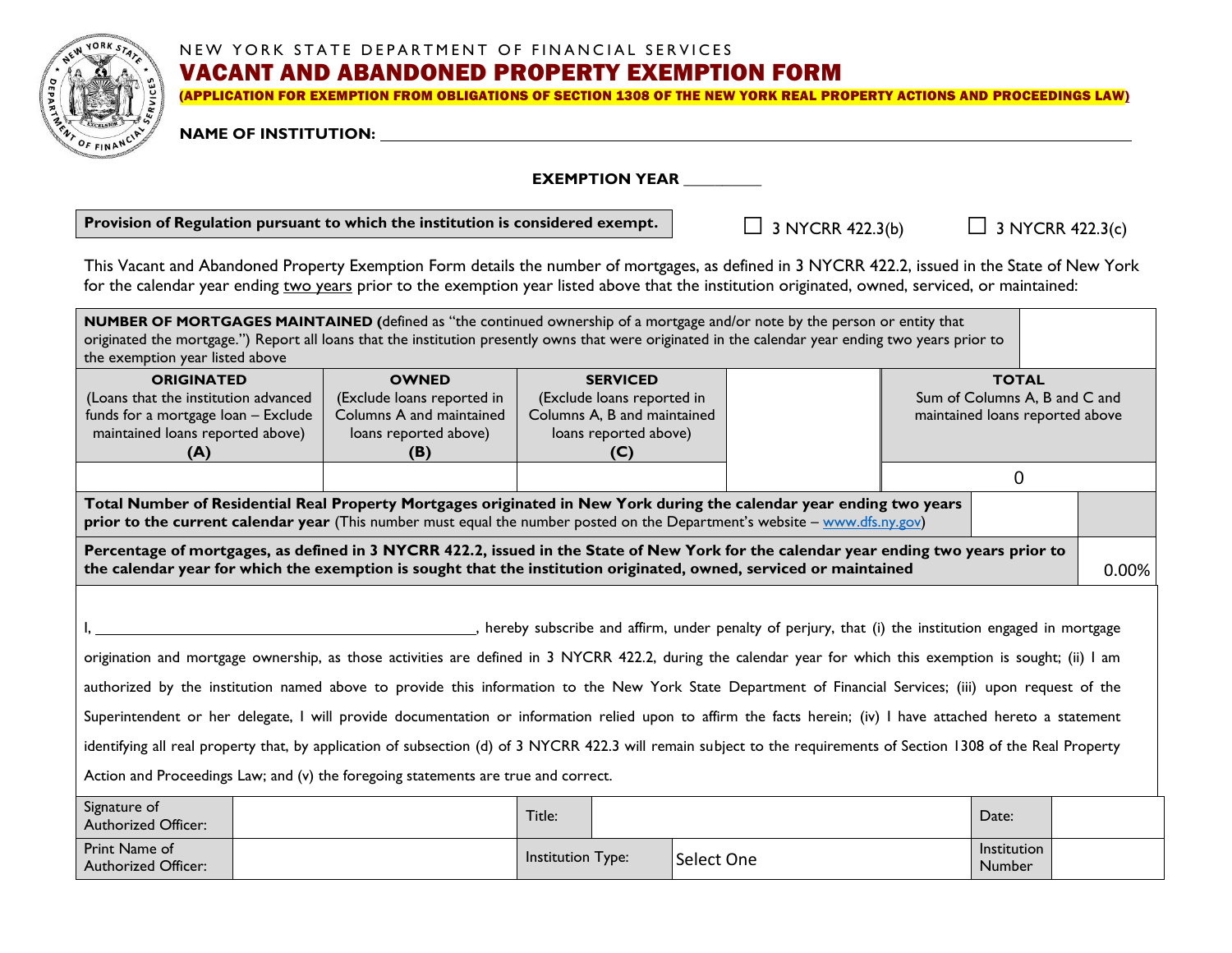# Instructions for Filling out the Vacant and Abandoned Property Exemption Form

- 1. **Name of Institution:** This should reflect the legal or chartered name of the institution as authorized by the institution's primary regulator (federal or state).
- 2. **Exemption Year:** Report the year for which the institution is seeking to establish exempt status, pursuant to the provisions of Part 422.3(e).
- 3. **Exemption Category:** Select the specific provision of Part 422 (3 NYCRR 422) under which the institution is claiming exemption. **Note:** Only one provision should be selected.
- 4. **Number of Mortgages Maintained:** Provide the number of loans that the institution presently owns which were originated by the institution in the calendar year ending **two years** prior to the exemption year listed for item number 2. This column should not include any loan reported in Columns A through C.
- 5. **Year issued**: As a reminder, for the Number of Mortgages Maintained and each of Columns A through C, report only loans that were issued in New York in the calendar year ending **two years** prior to the exemption year listed for Item #2.
- 6. **Number of Mortgages Originated (Column A):** Provide the number of loans for which the institution advanced funds to an applicant for a mortgage loan or a mortgagor as a mortgage loan. The information reported in this column should reflect your institution's origination activity (minus the exclusion outlined in this instruction) for the calendar year ending **two years** prior to the exemption year listed for Item #2. **Exclusion:** Do not include loans that the institution presently owns which were originated by the institution in the calendar year ending two years prior to the exemption year; instead, report these loans under the Number of Mortgages Maintained.
- 7. **Number of Mortgages Owned (Column B):** Provide the number of loans that the institution owned in the calendar year ending **two years**  prior to the exemption year listed for Item #2. Loans owned also include loans acquired in the calendar year ending two years prior to the exemption year that were issued by a person or entity other than the institution identified on the Vacant and Abandoned Property Form in the calendar year ending two years prior to the exemption year. **Exclusion:** Do not include loans that the institution reported in Column A or loans the institution presently owns which are reported under the Number of Mortgages Maintained.
- 8. **Number of Mortgages Serviced (Column C):** Provide the number of loans that the institution serviced in the calendar year ending **two years**  prior to the exemption year listed for Item #2. Loans serviced include loans the institution sub-services on behalf of a third-party that were issued in the calendar year ending two years prior to the exemption year listed for Item #2. **Exclusion:** Do not include loans the institution reported in Columns A and B or loans currently serviced that the institution has reported under the Number of Mortgages Maintained.
- 9. **Total:** The total figure will be automatically calculated. Please review supporting documentation to ensure that the total figure captured on the Vacant and Abandoned Property Exemption Form accurately reflects the number of loans the institution originated, owned, serviced or maintained during the calendar year ending **two years** prior to the exemption year listed for Item #2.
- 10. **Total Number of Residential Real Property Mortgages Originated in New York during the calendar year ending two year prior to the current calendar year:** This figure must equal the number posted on the Department's website. At www.dfs.ny.gov. To access the Total Number of Residential Real Property Mortgages through the Department's website, please select Banking Industry in the primary banner followed by Mortgage Companies in the sub-banner. The information can be accessed under the 2016 Foreclosure Legislation Home Page link.
- 11. **Percentage of Mortgages issued in the State of New York for the calendar year ending two years prior to the Exemption Year:**  The institution should report the percentage to two decimal places. Do not input the percentage as a whole number. The Form is designed to convert the decimal calculation to a percentage. For example, 1.25% should be inputted as .0125.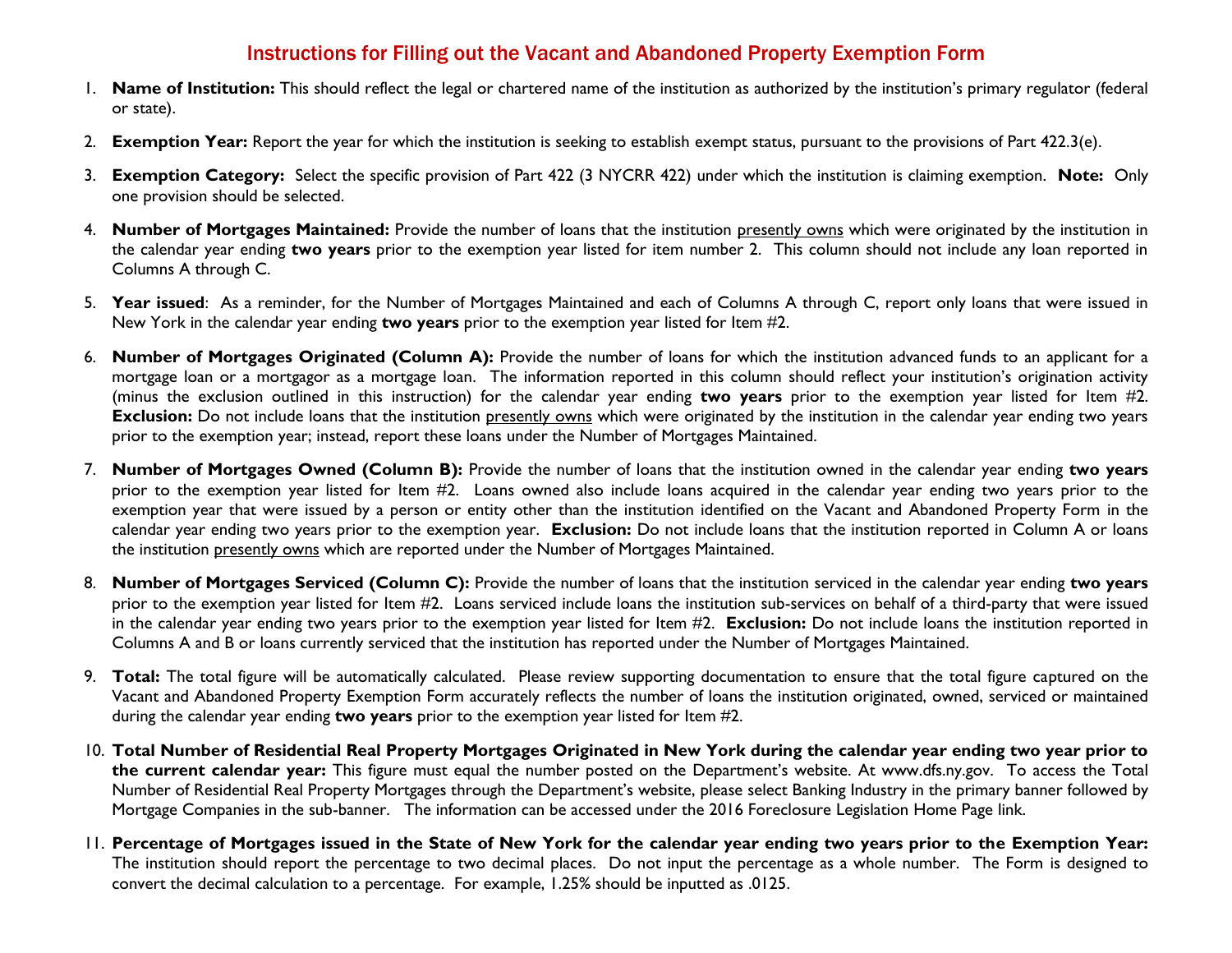- 12. **Signature of Authorized Officer:** The Form must be signed by an officer authorized by the institution to submit the Vacant and Abandoned Property Exemption Form and the figures associated with such exemption request.
- 13. **Title and Date:** Provide the title of the authorized officer that signed the Form and the date he/she signed the Form.
- 14. **Institution Type:** The information for this field is populated by a "drop down" selection. Choose the appropriate type based on your operating charter. We have also included a "drop down" selection for the institution to provide a specific identification number such as RSSD, NMLS or HMDA reporter identification number.
- 15. **Submission of Form:** Email completed form to vacantproperty@dfs.ny.gov.

#### **Example of How to Populate Columns A through C and Number of Mortgages Maintained**

Illustrated below is an example of how an institution would calculate and populate the columns for loans originated, owned, serviced or maintained:

Institution Name: ABCXYZ BANK

Exemption Year: **2017**

Calendar Year ending two year prior to exemption year: **2015**

### Mortgage Activity of ABCXYZ BANK

Loans Originated in 2015: 10,331

- a. ABCXYZ Bank presently owns and services 8,028 of the 10,331 loans it originated in 2015;
- b. Prior to calendar year end 2015, ABCXYZ Bank sold 1,127 of the loans it originated during the year;
- c. ABCXYZ Bank services all loans it sells to third parties;
- d. In July 2015, ABCXYZ Bank purchased 462 loans issued by a third party in 2014; ABCXYZ Bank services these mortgages as of calendar year end 2015, and
- e. As of calendar year end 2015, ABCXYZ Bank serviced 13,745 loans

| NUMBER OF MORTGAGES MAINTAINED | 8.028        |                  |        |
|--------------------------------|--------------|------------------|--------|
| l Originated                   | <b>OWNED</b> | SERVICED   TOTAL |        |
| 2.303                          | 0            | 4.128            | 14.459 |